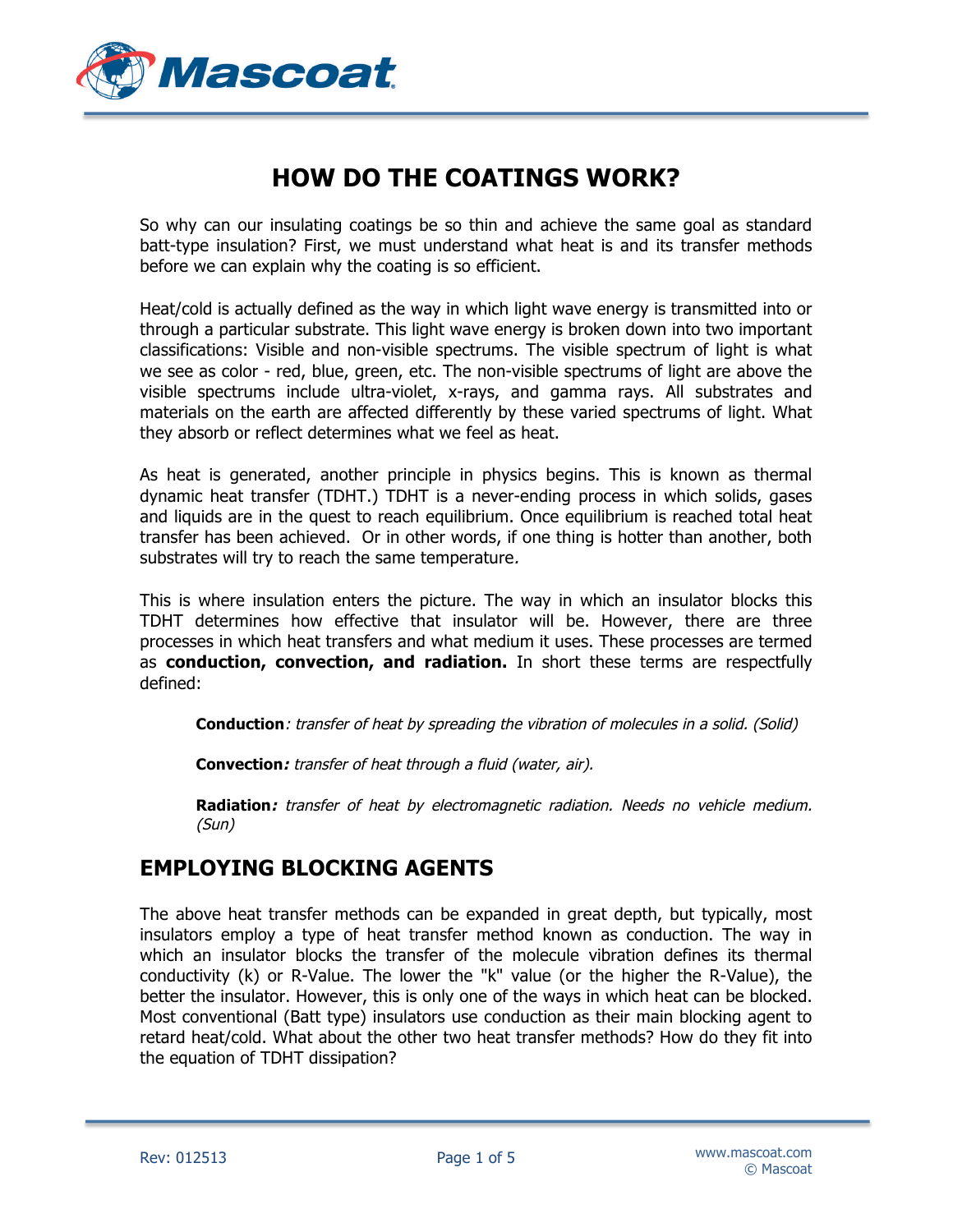

As heat is transferred, the above terms all play important roles. This means that by examining these THDT methods, we can effectively design or employ blocking agents to make an insulator more effective. The below terms are descriptions in detail of ways to block TDHT.

**CONDUCTION** is the transfer of heat, from molecule to molecule, throughout a solid material. The molecules inside the material, which are nearest to a heat source, gain kinetic energy. They vibrate vigorously, and their movement affects the molecules

immediately next to them. They pass on some of their energy, spreading heat through the material. Conduction is chiefly associated with solids, because of the closely packed molecular structure of a solid is most suited to it. Metals are very good conductors of heat. Conduction is a point-by-point process of heat transfer. If one part of a body is heated by direct contact with a source of heat, the neighboring parts become heated successively. As shown in the diagram, if a metal rod is placed in a burner, heat travels along the rod by conduction. This may be explained by the kinetic theory of matter. The molecules of the rod increase their energy of motion. This violent motion is passed along the rod from molecule to molecule. In



considering the flow of heat by conduction, it is sometimes helpful to compare the flow of heat to the flow of electricity. The temperature difference can be thought of as the pressure, or voltage, in an electrical circuit. The ability of a substance to transfer heat (its thermal conductivity) can be compared to electrical conductivity. When the temperature difference (or voltage) between two points is great, the driving force to move heat (or current) is high. The quantity of heat (or current) transferred will depend upon the temperature difference (or voltage difference) and the resistance to the flow of heat (or current) offered by the conductor.

**RADIATION** - This process begins when the internal energy of a system is converted into radiant energy at a source such as a heater. This energy is transmitted by waves through space, just as the sun radiates heat outwards through the solar system. Finally the radiant energy strikes a body where it is absorbed and converted to internal energy. It then appears as heat. An electric heater produces radiant energy in this way (see diagram). It may be absorbed, reflected, or transmitted by a body in its path. When the radiant



energy is absorbed, the internal energy of the body increases and its temperature rises.

All bodies, whether hot or cold, radiate energy. The hotter a body is, the more energy it radiates. Furthermore all bodies receive radiation from other bodies. The exchange of radiant energy goes on continuously. Thus a body at constant temperature has not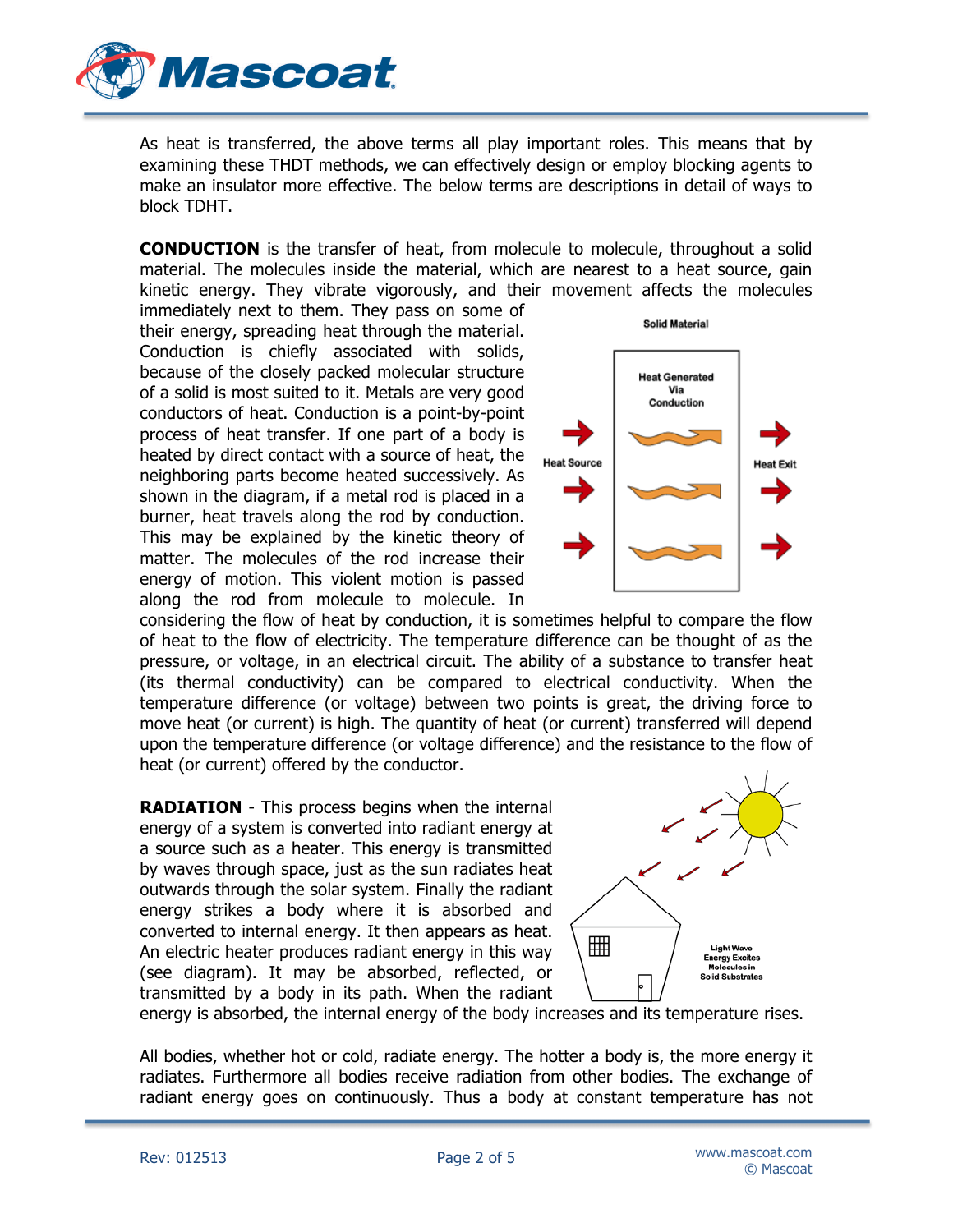

stopped radiating. It is receiving energy at the same rate that it is radiating energy. There is no change in internal energy or temperature.

Heat transfer by radiation is not proportional to the difference in temperature between the hot and cold objects as it is in the case of heat transfer by conduction and convection. It is proportional to the difference between the fourth powers of the absolute temperatures of the two objects. Thus heat transfer by radiation is enormously more effective at high temperatures than at low temperatures. Radiation transfer depends also upon the shape of the radiating object.

As radiational heat is understood the following new terms of emissivity, transmittance, and absorptance describe how radiational heat is transferred from one medium to the next. The following terms are described below.

Within Radiation, the block agents can be effectively broken down into the following categories:

**REFLECTION** occurs when light rays hit a surface and bounce off changing direction. Mirrors are usually used to demonstrate the reflection of light because their shiny surfaces reflect light more than dull rough surfaces. This is important when applied to heat because heat as well is transferred in a light wave. Reflection plays a role in reflecting the light waves and thus returning the waves, which also employ heat. Therefore if a substrate is exposed to the sun and its enormous amount of light as well as radiated energy a large portion of the energy is then transferred into the substrate. However if the substrate employs a white and shiny surface a large portion of energy transferred, is reflected back into the atmosphere.

This theory also works for radiated energy that can be reflected back to a substrate if the energy is transmitted from within. For example, if a pipe is covered with a shiny surface the reflected energy is then transmitted back to the pipe. If the surface were black the energy would simply be radiated to the atmosphere.

Thus reflection plays an important role when considering how energy is either lost or gained.

**EMISSIVITY** is the ratio of its power radiated per unit surface area to the power radiated per unit surface area of a black body at the same temperature. Materials with high emmitance radiate more heat than materials with low emmitance. For example, black surfaces have an emmitance of 0.98 and a polished aluminum surface has an emmitance of 0.04. Aluminum tends to block radiant heat transfer while black surfaces tend to emit significant heat.

 $E = POWER1 (AREA1) / POWER2 (AREA2)$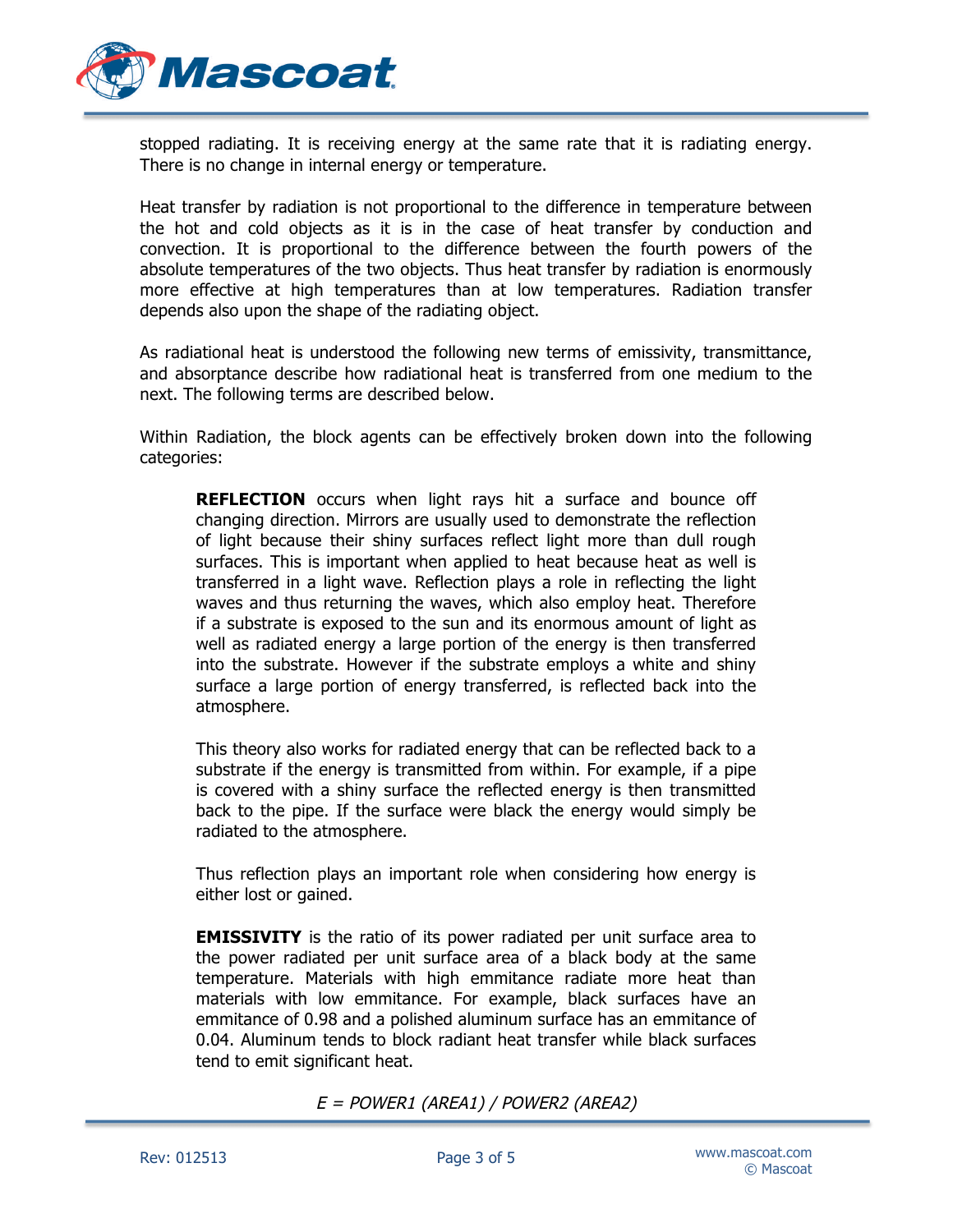

WHERE: power1 = radiative power of unit ; AND power2 = radiative power of a perfect black body

**ABSORPTIVITY** and is defined as the fraction of the total incident radiation absorbed by the surface Therefore, if the temperature of the surface is constant and energy is conserved, the emissivity is equal to the absorptivity.

**TRANSMITTANCE** is the amount of energy that is transferred to a substrate. A low transmittance is desired for thermal insulators. This prevents heat transfer through the insulator by radiation.

## **MASCOAT'S COATINGS**

All of our coatings employ a highly reflective particle composition structure (hollow ceramic glass insulating particle) to reflect light wave energy (heat) away from the substrate and back to the atmosphere in which it originated. (From a microscopic point of view, the particle looks like a piece of popcorn and small irregular spherical objects). This means that the coating deals with the heat prior to absorption to the substrate. Imagine a Thermos bottle. The coating is very similar in this respect. The coating actually reflects upwards of 85% of the heat generated back to the respective substrate or atmosphere. Now substrates remain cooler to the touch because they do not gain the heat like before.

Mascoat's thermal insulating coatings unusually low emmitance (when compared to other surfaces with high emissivities of 0.9 or greater) allow little heat-radiated into the atmosphere starting the heat transfer process. This means that substrates feel actually cooler than if compared by a thermometer.

And its transmittance and absorptance rates are very effective when compared to other conventional insulators allowing no transmittance due to its solid white color and also since it is light colored, no gained absorptance whatsoever. This means that the coating does not gain infrared energy like other surfaces.

Thus our coatings use the best in materials to help retard or stop the total heat transfer. This brings up an interesting conclusion on adding these heat-blocking principles together to represent the total heat transfer through a material. In the past it has been safe to describe the way in which an insulator worked mathematically as:

#### **Total Heat transfer (TDHT) = conductivity of a material**

Yet in all actuality, the full formula of thermal dynamic heat transfer as: